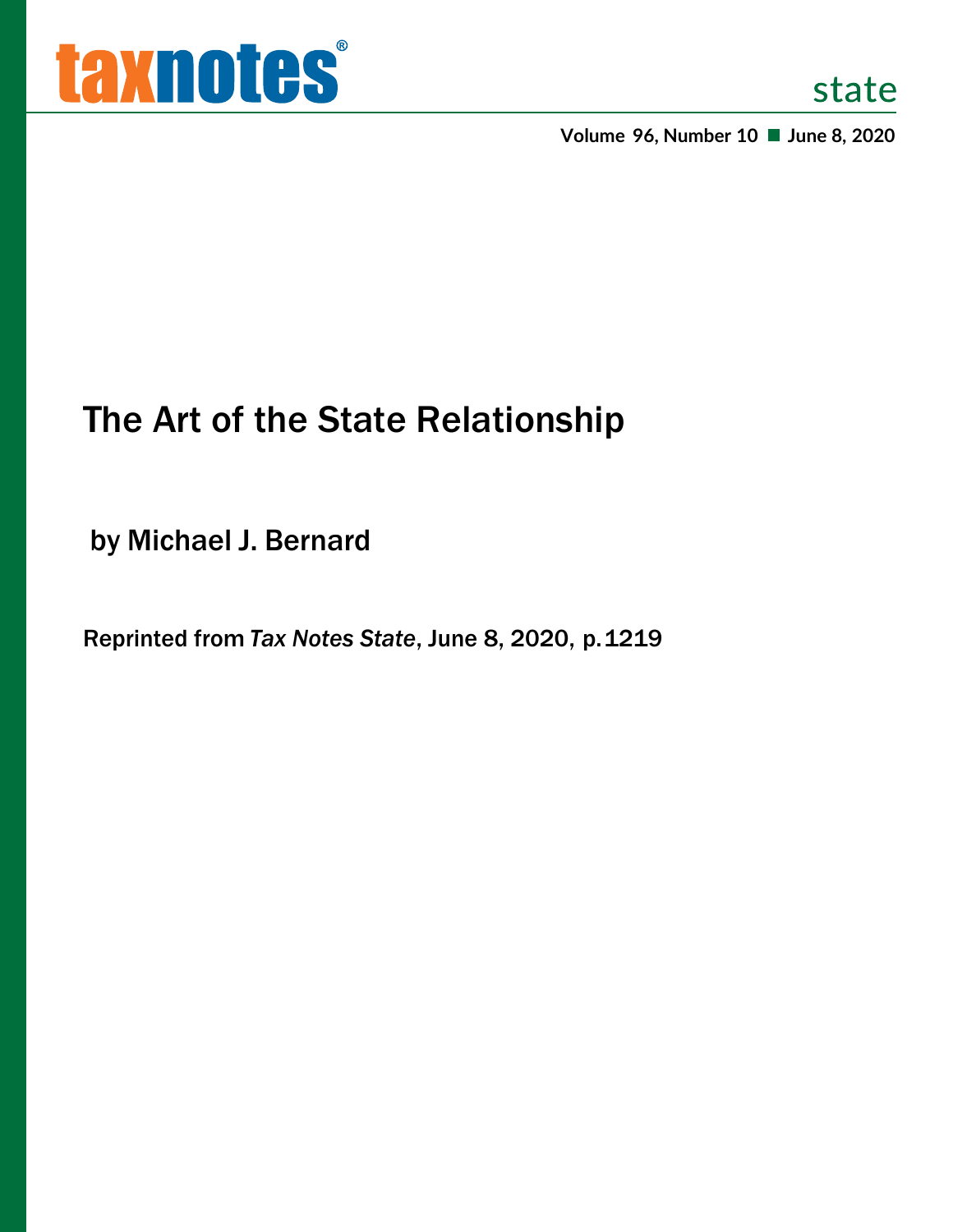## PRACTICE & ANALYSIS

tax notes state

### **The Art of the State Relationship**

**by Michael J. Bernard**



Michael J. Bernard

Michael J. Bernard is the chief tax officer of transaction tax at Vertex Inc.

In this article, Bernard discusses the mutually beneficial advisory relationships between state tax agencies and corporate tax leaders.

Corporate tax functions of all sizes understand that state governments will be enacting new taxrelated laws and rule changes in the face of revenue shortfalls and budget deficits.

By investing the time and energy required to establish and nurture mutually beneficial advisory relationships with state tax agencies, corporate tax leaders can limit the likelihood of detrimental tax rule proposals being enacted. The costs of rushed or poorly crafted regulations can be onerous. Consider the complexity and, many would argue, overreach of the 2011 Foreign Account Tax Compliance Act, which was generating headlines like "FATCA Compliance Still Global Nightmare" years after its passage.<sup>1</sup> Meaningful insights from corporate tax leaders can equip state departments of revenue with the analyses they need to steer their legislative partners away from enacting state FATCA equivalents. Healthy, ongoing informational exchanges with state tax officials can also mitigate potential reputational risks that strike swiftly in the social media era. These benefits in turn bolster tax executives' ability to deliver strategic value to their companies.

While a robust government relations function is a requirement for the world's largest corporations, the high risks of unfavorable tax legislation requires organizations of all sizes including mid-sized and small companies — to engage in mutually beneficial interactions with state tax agencies. These partnerships center on two key principles: 1) corporate taxpayers are keen to comply with tax compliance laws and requirements that rationally reflect what state governments are striving to achieve; and 2) these partnerships operate best with mutual interests and trust.

Establishing and advancing relationships with state DORs involves straightforward steps; however, the execution requires a significant philosophical shift for many companies, especially smaller and middle-market organizations. A group of forward-thinking companies — primarily large enterprises with budgets to fund government relations functions — already treat engagement with government agencies, including tax authorities, as a top strategic objective. There are two other categories of government relationship approaches: predominantly mid-sized companies whose leaders prefer to lend indirect support, when needed, through trade groups and similar types of intermediaries; and organizations, primarily smaller companies, that have traditionally stayed on the sidelines. This approach needs to change given that all companies' bottom lines will be affected if their tax leaders do not engage periodically.

There are different modes available to wield influence with state DORs, including some costand time-efficient options. Corporate tax executives should recognize what drives the need

<sup>&</sup>lt;sup>1</sup> Becca Lipman, "FATCA Compliance Still Global Nightmare," *InformationWeek*, Oct. 7, 2014.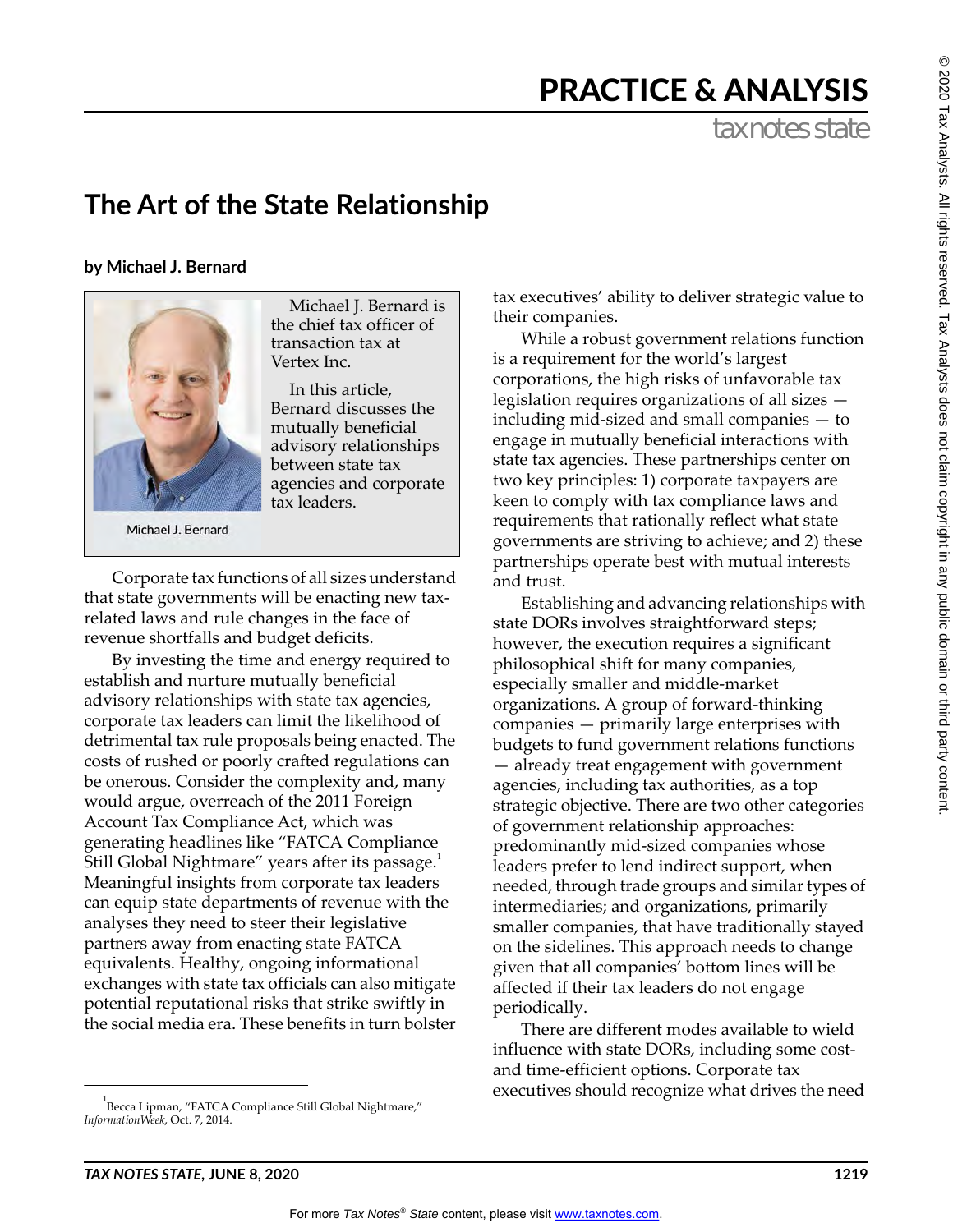for state-level liaisons and consider several steps to start fostering working relationships.

#### **Rushed Rules Changes, Growing Deficits, and Other Relationship Drivers**

During the past decade, some extremely comprehensive and ongoing regulatory compliance burdens have resulted from federal business legislation and related rules that many would argue were rushed or enacted without sufficient input from business stakeholders. FATCA and the Dodd-Frank Act are frequently cited as examples of regulatory overreach.

To be fair, these and other rules were developed in response to real problems. Yet the risk of misdirected regulatory solutions to similar issues is increasing at the state level because of rising fiscal risks and the prevalence of state ballot initiatives. These trends are compelling reasons for corporate tax leaders to forge relationships with their counterparts in state DORs.

#### **Rising Deficits and Related Fiscal Risks**

Approximately two-thirds of states face fiscal stress because of to rising costs from previous commitments for employee retirement. According to an analysis from the Peter G. Peterson Foundation:

In addition to their own budget challenges, states face increased uncertainty about future funding from the federal government. Rising federal budget deficits may lead to reductions in federal funding for Medicaid or discretionary programs, which would affect states that depend on such funding to supplement their spending on key areas like healthcare.<sup>2</sup>

Budget deficits and rising fiscal risks drive the need for cost cutting and more revenue, which is typically generated through sales tax increases. There were 560 standard sales tax rate changes in  $2019<sup>3</sup>$  many of which were increases. The volume of changes can be expected to increase as states

implement additional sales tax rules and reporting requirements as a result of the COVID-19 pandemic.

#### **Ballot Initiatives**

In 2018, 167 statewide ballot measures were certified to be voted on by citizens, according to Ballotpedia, a nonpartisan, nonprofit organization that tracks U.S. politics and elections. That figure is down only slightly from the average number of measures that appeared on state ballots in even-numbered years from 2008 through 2016 (172 ballot initiatives).<sup>4</sup> Not all initiatives go before voters. In many states, legislators influence — via public comments or on procedural grounds — whether an initiative makes it to the ballot. And legislators tend to seek guidance from their revenue departments on ballot initiatives that concern tax issues. Tax departments need to monitor these initiatives regardless of direct fiscal impact.

#### **Social Media Risks**

Negative social media comments and campaigns regarding corporate tax practices can reach state audit divisions. How audit divisions respond to criticisms of companies posted on social media is influenced by how those auditors perceive a company. Tax functions that over time build up a reputation for credibility and trustworthiness with DORs stand a better chance of effectively managing negative social media comments if those reputational risks occur.

#### **Strategic Pressure and Career Opportunity**

Tax leaders perform great work on behalf of their organizations while addressing tax compliance requirements, managing a dizzying array of complexities, and enhancing strategic planning activities with tax-related insights. Establishing influential relationships with state DORs represents a valuable opportunity for tax professionals to add value that CEOs, CFOs, and other senior leaders will appreciate.

 $^{2}$ Peter G. Peterson Foundation, "State Budgets Also Face Tough Fiscal Challenges" (Feb. 19, 2019).

 $3$  Vertex Inc. 2019 EOY Sales Tax Rate Report.  $4$ 

<sup>2018</sup> Ballot Measures, Ballotpedia.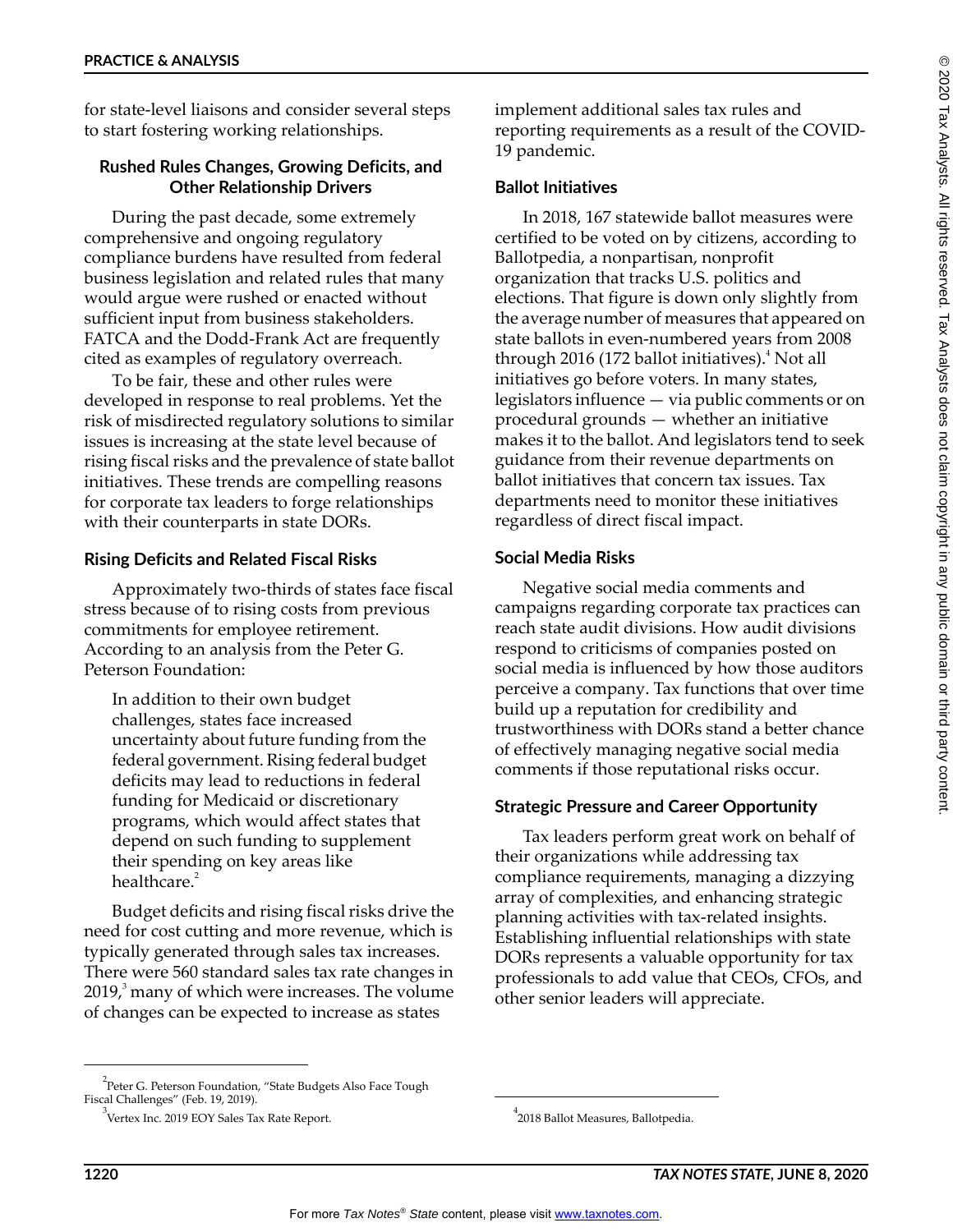#### **PRACTICE & ANALYSIS**

#### **Main Street Magnetism and Other Considerations**

As tax leaders begin developing relationships with state DORs they should remember the following factors:

**DORs can influence legislators . . . and legislation**. State lawmakers frequently consult with their DORs when drafting tax-related laws and responding to citizen-initiated ballot initiatives concerning tax matters. When new tax legislation emerges, legislators want to know if the DORs can enforce the requirements.

**There are different ways to exert influence.** This point is especially important, particularly for tax executives in small to mid-sized companies. A tax leader may meet directly with state tax officials or work through various intermediaries to indirectly share insights and perspectives. Chambers of commerce often take positions on tax matters, and tax executives can get involved with these efforts. Additionally, nonprofit, research-based organizations in many states represent corporate taxpayer interests while sharing insights on tax policy with state and local lawmakers. The Arizona Tax Research Association, a taxpayer organization created in 1940, represents a cross-section of Arizona individuals and businesses to help achieve "efficient statewide government and the effective use of tax dollars through sound fiscal policies." The long-standing Washington Research Council examines how public policy issues will affect that state's business, government, and community. In addition to working with groups like these, tax executives can join relationship-building efforts spearheaded by tax functions in other, typically larger, companies.

**Main Street businesses possess significant influence.** When it comes to showing the effect of a potential tax policy change on organizations, stories featuring small, Main Street businesses seem to hold the most sway. Policymakers and the public tend to care more about the struggles of small business owners than those of larger, wellknown corporations. Tax leaders in larger companies should solicit involvement from their counterparts in smaller companies, and smallcompany tax or finance leaders should ensure that their powerful narratives are conveyed directly or indirectly  $-$  to state tax officials.

**Tax agencies pay attention to how tax functions operate and behave.** As tax leaders enter advisory relationships with DOR leaders, they should recognize that their company's tax record — how quickly and accurately it remits taxes, how it responds to audit requests, and more — directly affects relationship dynamics.

**Public sector counterparts often need to be educated on corporate tax department capabilities.** In some cases, public sector tax leaders will have outsized impressions of how quickly their corporate counterparts can generate comprehensive, data-supported analyses of various tax legislation scenarios. During initial meetings, tax executives should address and temper any unrealistic expectations. However, companies must address legitimate questions from government tax administrators.

**Government relations functions have broad purviews that extend beyond tax.** Government relations functions often open the door to relationships between their tax colleagues and state tax officials. This handoff can be helpful, yet tax executives should recognize that government relations functions balance addressing a broad set of policy and legislative topics against several different corporate objectives. Sometimes, government relations activities and decisions, while helpful in furthering overall organizational objectives, can pose tax planning challenges. For example, a decision to help state lawmakers bolster education budgets (while strengthening the future talent pipeline) could mean sacrificing tax breaks that were negotiated years earlier.

#### **How to Win Public Sector Friends and Influence Legislation**

One approach that could benefit all corporate taxpayers is to conduct quarterly meetings with the senior officials in the state's DOR. The effort would be guided by a collective realization that the corporate tax community could benefit from discussions covering a wide range of tax topics including audit approaches, potential reforms to the appeals board, and potential impacts of pending legislation on businesses and state economic activity.

This approach would be helpful in optimizing ongoing interactions. Participants should remember the following: